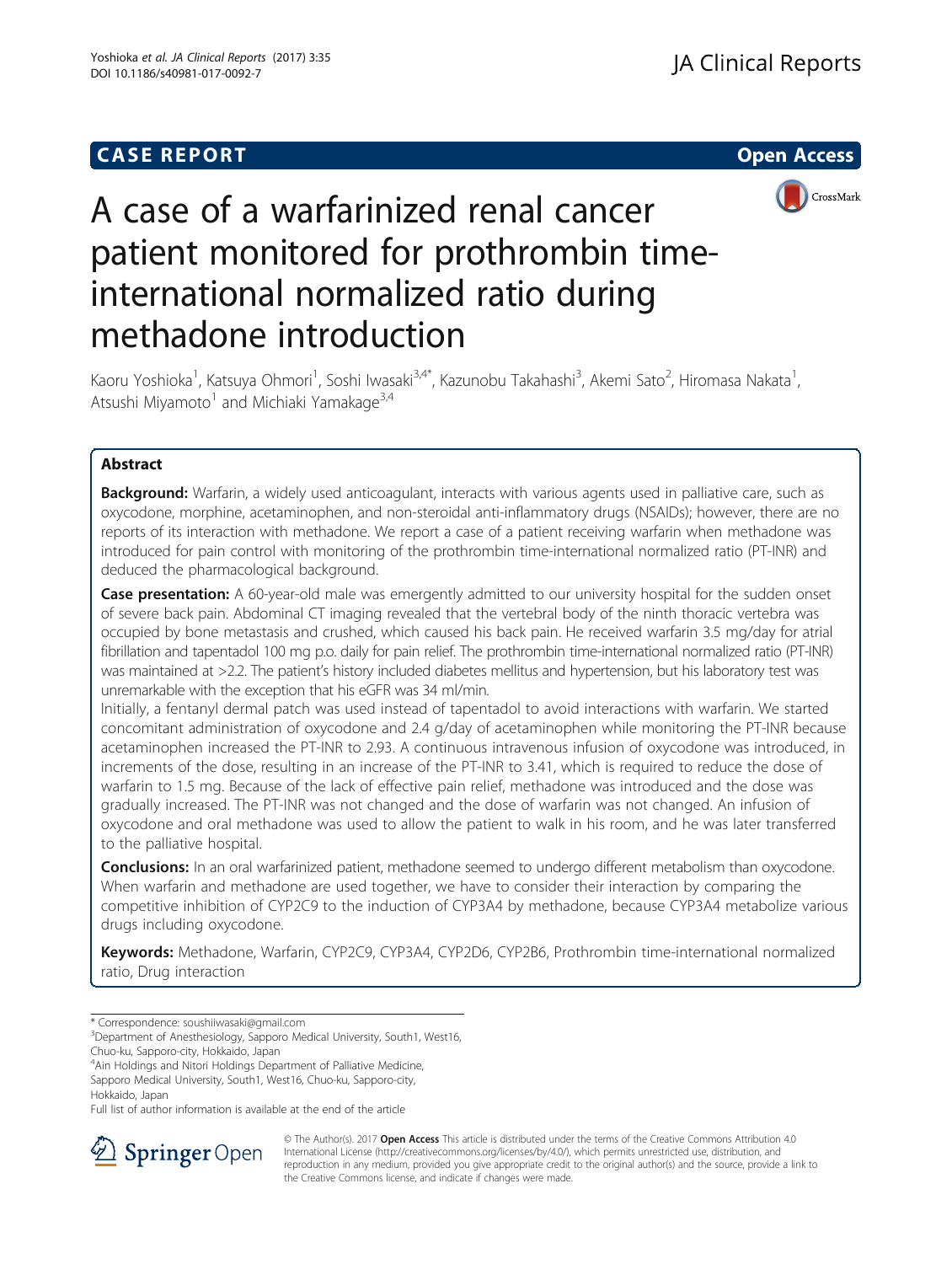## Background

Cancer patients are often affected by complications and require multiple medications. Warfarin, a widely used anticoagulant, interacts with various agents used in palliative care, such as oxycodone, morphine, acetaminophen, and non-steroidal anti-inflammatory drugs (NSAIDs) [\[1\]](#page-3-0); thus, an interaction with a concomitant medication is crucially important. However, there are no reports of the interaction of warfarin with methadone. We report a case of a patient receiving warfarin for atrial fibrillation when methadone was introduced for pain control with monitoring of the prothrombin time-international normalized ratio (PT-INR) and deduced the pharmacological background.

## Case presentation

During treatment with axitinib, a 60-year-old male was emergently admitted to our university hospital for the sudden onset of severe back pain. Two years prior, he underwent a right nephrectomy with remaining metastasis to bone, lung, small intestine, and bilateral adrenal glands. He received warfarin 3.5 mg/day for atrial fibrillation and tapentadol 100 mg p.o. daily for pain relief. The PT-INR was maintained at >2.2. His history included diabetes mellitus and hypertension, but his laboratory tests were unremarkable with the exception that his eGFR was 34 ml/min.

He was transferred to the palliative care team for pain control. Initially, a fentanyl dermal patch was used instead of tapentadol to avoid interactions with warfarin. Abdominal CT imaging revealed the vertebral body of the ninth thoracic vertebra was occupied by bone metastasis and crushed, which caused his back pain.

Decreased renal function prevented the use of NSAIDs and new oral anticoagulants instead of warfarin. We started concomitant administration of oxycodone and acetaminophen under monitoring of the PT-INR because acetaminophen increased the PT-INR to 2.93 (Fig. 1).

On day 15, a continuous intravenous infusion of oxycodone was introduced, in increments of the dose, resulting in the increase of the PT-INR to 3.41, which is required to reduce the dose of warfarin to 1.5 mg. Because of a lack of effective pain relief with oxycodone, acetaminophen, and additional adjuvant analgesics, methadone was introduced on day 52 and the dose was gradually increased. The PT-INR was not changed and the dose of warfarin was not changed. An infusion of oxycodone (130 mg/day) and oral methadone (45 mg/day)



hospitalization (days). Figure top: transition of oral oxycodone equivalent narcotic dose. Vertical axis: oral oxycodone equivalent narcotic dose (mg). Figure bottom: transition of warfarin dose and PT-INR. Vertical axis: warfarin dose (mg) and PT-INR. a The peak of PT-INR after administration of acetaminophen. **b** The peak of PT-INR after administration of oxycodone. c The plateau of PT-INR after administration of methadone. Methadone was not converted to form a ratio with other opioids; the graph was prepared by converting methadone 15 mg to oral oxycodone 80 mg [[13\]](#page-3-0)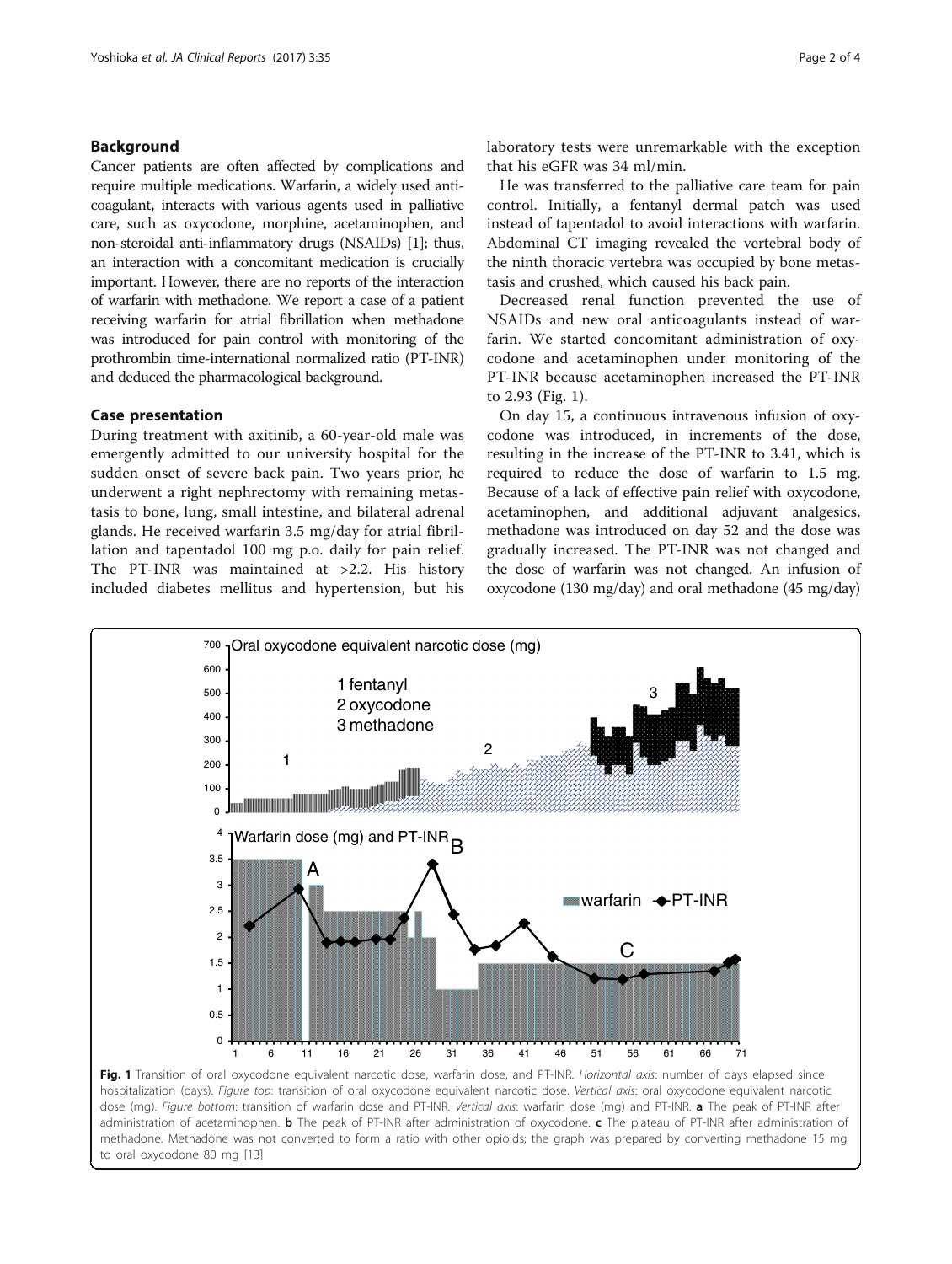was used to allow the patient to walk in his room, and he was later transferred to the palliative hospital.

#### **Discussion**

Drug interactions can occur in any process of absorption, distribution, excretion, and metabolism; the latter is the most frequent [[2](#page-3-0)]. Drug metabolism is classified into the first and the second phase reactions and the first phase oxidation by cytochrome P450 (CYP) is particularly important, and there is a large number of CYP isoforms with substrate specificity. Fentanyl, oxycodone, and methadone used in our case are substrates of CYPs. Although CYP3A4 and CYP2D6 are primarily responsible for opioid metabolism, CYP1A2, 2B6, 2C8, 2C9, and 2C19 are also involved in the metabolism of methadone [\[3](#page-3-0)]. Competitive metabolic inhibition can occur when the concomitantly administered drugs are metabolized by the same CYP isoforms [[3\]](#page-3-0). However, the metabolism is complicated because a drug may inhibit the metabolic activity of CYP isoforms other than those involved in its own metabolism as shown by quinidine, a substrate of CYP3A4 that strongly inhibits CYP2D6 activity [\[4](#page-3-0)]. Besides the CYP isoforms involved in the metabolism of each drug, the drug-drug interaction should also be examined.

Although acetaminophen and warfarin are metabolized by different CYP isoforms (CYP2E1 and 2C9, respect-ively) [\[5](#page-3-0)], acetaminophen administered  $\geq 2$  g/day for  $\geq 3$ consecutive days extend PT-INR via an inhibition of the metabolism of warfarin, which might be result from the degradation of vitamin K cycle due to depletion of glutathione induced by acetaminophen [\[5\]](#page-3-0). Oxycodone is metabolized to noroxycodone by CYP3A4 and to a lesser extent, to oxymorphone by CYP2D6. Concomitant use of CYP3A4 inhibitors results in increased effects of oxycodone [[3](#page-3-0)]. Hosokawa et al. [[6](#page-3-0)] showed the enhanced anticoagulant effect of warfarin after co-administration with oxycodone 10 mg in seven of nine patients, although the mechanism is not known. In this case, the induction of acetaminophen and oxycodone required a reduction in the dose of warfarin. On the other hand, we did not need to adjust the dose of warfarin after introducing and increasing the dose of methadone.

Methadone has a complex pharmacokinetic profile marked by substantial interindividual pharmacokinetic variability and is associated with numerous drug interactions [[3\]](#page-3-0). The clearance of methadone is increased or decreased by CYP3A4 inducers and inhibitors [[7, 8](#page-3-0)], which may also be influenced by CYP2B6 inducers and inhibitors [[9\]](#page-3-0), as shown by an increased plasma concentration of methadone by paroxetine [\[10\]](#page-3-0). Because warfarin as well as methadone is metabolized by CYP2C9, it is not surprising that methadone extends the effect of warfarin; however, their interaction caused by competitive inhibition of CYP2C9 is unknown so far [\[3](#page-3-0)].

Crettol et al. [\[11](#page-3-0)] attempted to associate CYP2B6, CYP2C9, and CYP2C19 polymorphisms with methadone plasma levels in 209 patients during methadone maintenance but found positive associations for only the CYP2B6 variants. Methadone is metabolized by various CYPs; the most important are CYP3A4, CYP2D6, and CYP2B6. The relative importance of CYP2C9 is low.

Not only is methadone metabolized by CYP3A4, but it also induces CYP3A4 [\[12\]](#page-3-0), which can metabolize coadministered oxycodone. In this case, we partially changed the opioid from oxycodone to methadone to increase the concentration of narcotics. Under the condition of this clinically common case, we could not find any interaction between warfarin and methadone.

## Conclusions

We report a case of methadone introduced to a patient administered with warfarin that resulted in no change to the PT-INR during this period. When warfarin and methadone are used together, we have to consider their interaction by comparing the competitive inhibition of CYP2C9 to the induction of CYP3A4 by methadone, because CYP3A4 metabolize various drugs including oxycodone. The pharmacokinetics of methadone varies greatly from person to person; thus, physical observation and monitoring of PT-INR are necessary for drug co-administration.

#### Abbreviations

NSAIDs: Non-steroidal anti-inflammatory drugs; PT-INR: Prothrombin timeinternational normalized ratio

#### Acknowledgements

None.

#### Funding

This research did not receive any specific grant from funding agencies in the public, commercial, or not-for-profit sectors.

#### Authors' contributions

KY and KO helped to draft the article and collect the data. SI and KT were responsible for data analysis and interpretation. MY was responsible for critical revision of the article for important intellectual content. AS, HN, and AM designed and conceptualized the study. All authors read and approved the final manuscript.

#### Competing interests

The authors declare that they have no competing interests.

#### Consent for publication

We have obtained informed consent from the patient to publish this case report and save the data in electronic records.

#### Publisher's Note

Springer Nature remains neutral with regard to jurisdictional claims in published maps and institutional affiliations.

#### Author details

<sup>1</sup> Division of Hospital Pharmacy, Sapporo Medical University, South1, West16 Chuo-ku, Sapporo-city, Hokkaido, Japan. <sup>2</sup> Department of Nursing, Sapporo Medical University, South1, West16, Chuo-ku, Sapporo-city, Hokkaido, Japan. <sup>3</sup>Department of Anesthesiology, Sapporo Medical University, South1, West16 Chuo-ku, Sapporo-city, Hokkaido, Japan. <sup>4</sup> Ain Holdings and Nitori Holdings